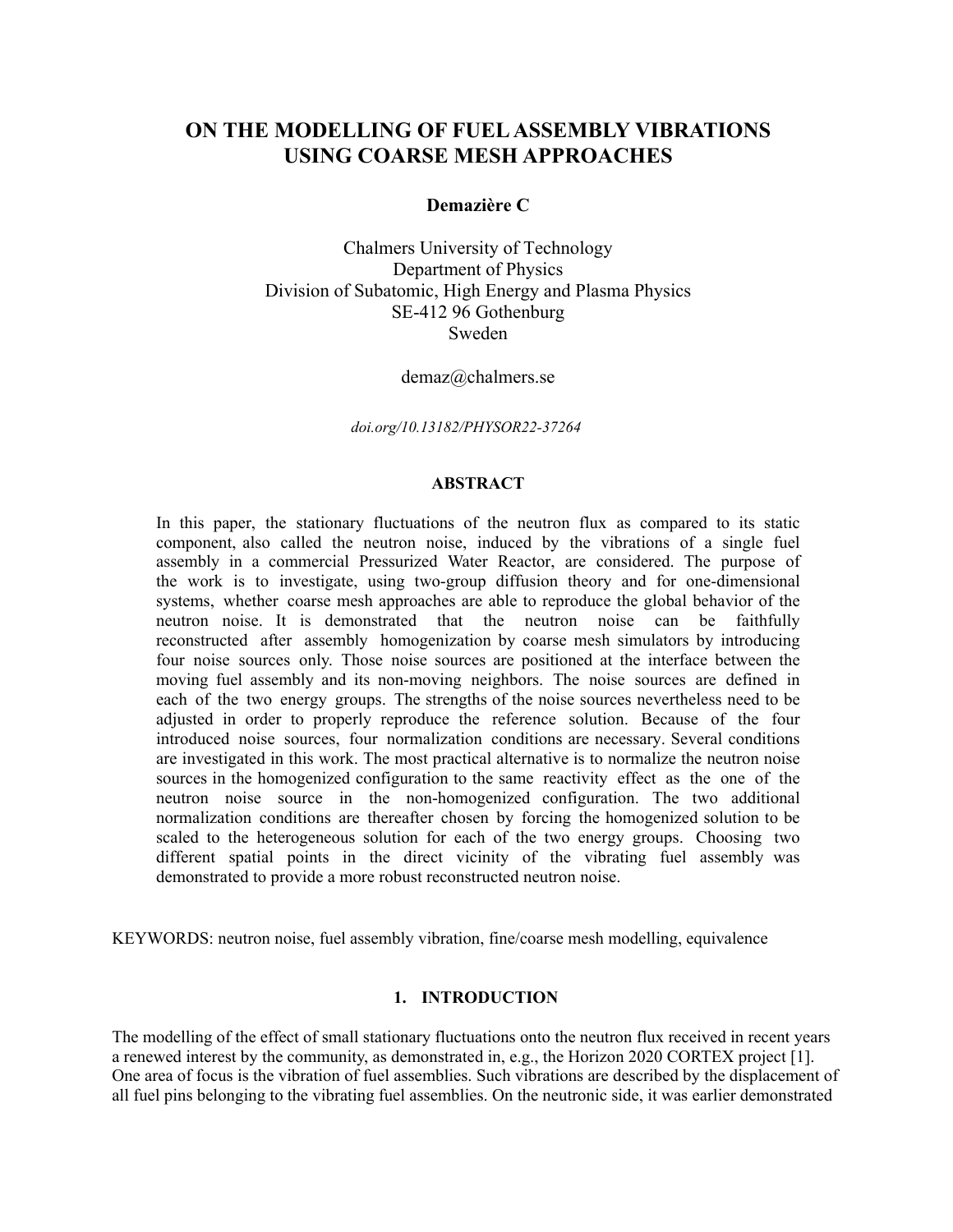that the vibrations are represented by perturbations of macroscopic cross-sections introduced at the vibrating boundaries between each of the pins and the surrounding coolant (see, e.g., [\[2,](#page-8-1) [3\]](#page-8-2)). Typically, due to the size of the reactor cores being investigated, the modelling of vibrating fuel assemblies has been considered after homogenization. The reactor cores are represented by piece-wise large homogeneous regions of ca. 10-20 cm of characteristic size. The perturbations of macroscopic cross-sections are then introduced at the boundaries of the homogeneous regions that belong to a vibrating fuel assembly (see, e.g., [\[4,](#page-8-3) [5,](#page-8-4) [6\]](#page-8-5)). This paper aims at investigating whether the effect of vibrating fuel assemblies can be faithfully modelled in such coarse mesh approaches, as compared to the modelling at the pin level considered hereafter as the reference.

The paper is structured as followed. Section [2](#page-1-0) describes the system considered in this analysis, as well as the modelling framework used. The modelling of vibrating fuel assemblies is described at the pin level (referred to as fine mesh modelling) and at the fuel assembly level (referred to as coarse mesh modelling). In Section [3,](#page-3-0) the results of the simulations are presented. Two types of configurations are considered: heterogeneous systems, where the heterogeneities at the pin level are explicitly represented, and homogenized systems, where classical homogenization principles are first applied. In both configurations, the effect of vibrating fuel assemblies is modelled using different approximations. Section [4](#page-7-0) summarizes the main conclusions of the paper and gives some recommendations for the coarse mesh modelling of vibrating fuel assemblies.

# **2. MODELLING OF FUEL ASSEMBLY VIBRATIONS**

<span id="page-1-0"></span>A one-dimensional heterogeneous model representative of a commercial Pressurized Water Reactor (PWR) is used in this work. The system is made of 15 fuel assemblies, each containing 17 fuel pins. The fuel pins are 1 cm in diameter and the fuel pin pitch is 1.25 cm. The system is surrounded by a reflector having a thickness of 21.25 cm. The total size of the system is thus 361.25 cm. All calculations are performed in two-group diffusion theory. It was demonstrated in [\[7\]](#page-8-6) that, even for pin modelling, diffusion theory is able to correctly reproduce the induced neutron noise as compared to transport theory, as long as a sufficient fine mesh is used. The reference pin calculations reported hereafter were thus carried out in diffusion theory using a fine mesh.

# **2.1. Fine mesh representation of vibrating fuel assemblies**

When representing the reactor at the pin level, the vibrations of fuel pins can be seen as the displacement of each boundary between the pins and their surrounding media. Using the model of Rouchon and Sanchez

[\[8\],](#page-8-7) the noise source corresponding to the sinusoidal displacement  $\int (t \omega \varepsilon = d \sin (\int_0^t t) )$  of the position of the

boundary between two homogeneous regions from its equilibrium position  $b_0$  can be represented, in the **Soluration**  $\omega$ , as:  $\omega$  and  $\omega$  at the angular frequency of the perturbation  $\omega$ , as:

$$
\delta \Sigma_{\alpha} (x, \omega_0) = 2i \Delta \Sigma_{\alpha} \cos [\omega_0 \tau (x)] \tag{1}
$$

• If 
$$
x \notin [b_0 - d; b_0 + d]
$$
:  

$$
\delta \Sigma_{\alpha}(x, \omega_0) = 0
$$
 (2)

with

$$
\tau\left(x\right) = \frac{1}{\omega_0} \arcsin\left(\frac{x - b_0}{d}\right) \tag{3}
$$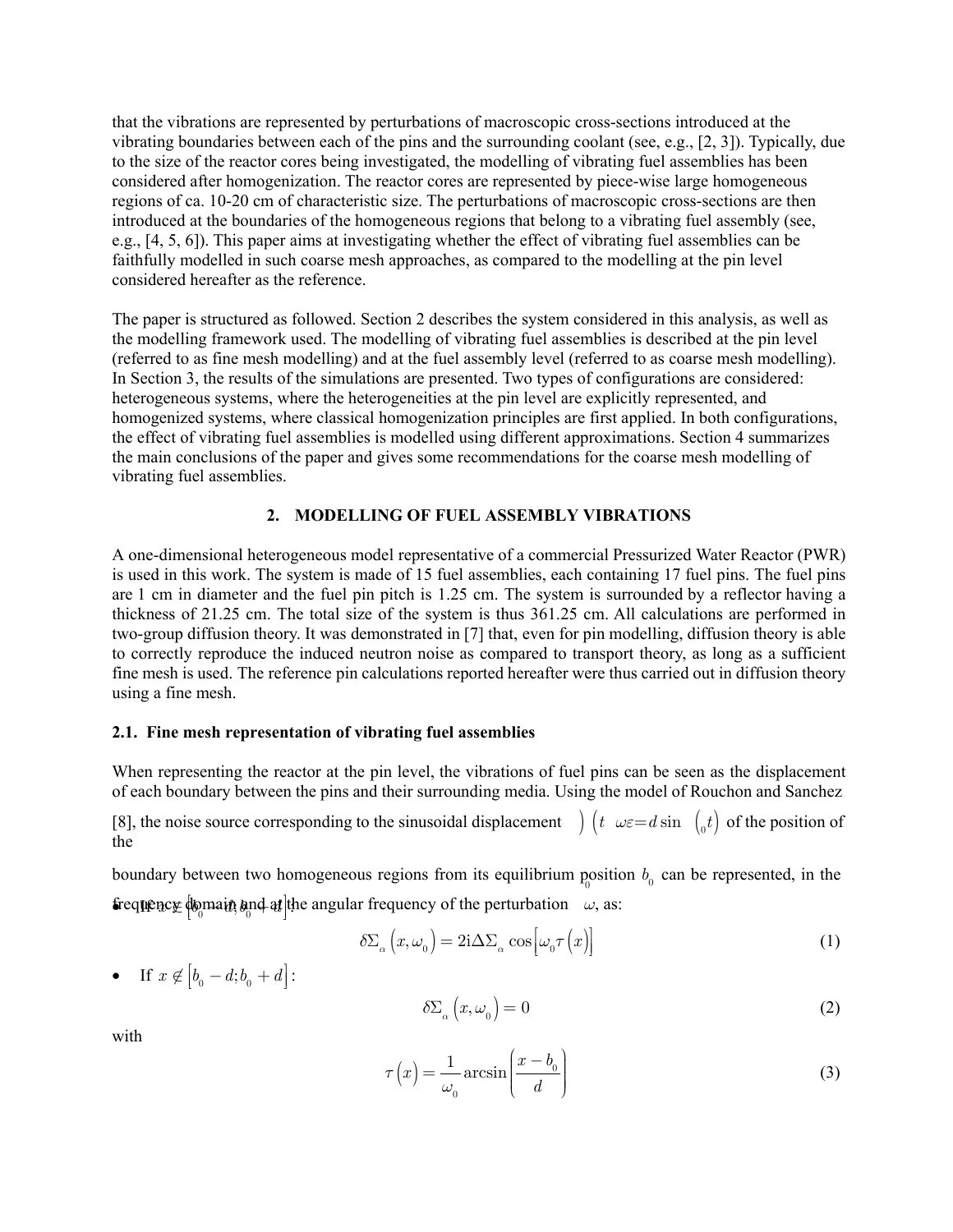In Eq. (1), i is the unit imaginary number and  $\Delta\Sigma_{\alpha}$  is the difference of the macroscopic cross-sections of type  $\alpha$  between the two regions. It should be mentioned that the displacement of a boundary induces noise sources at all multiple angular frequencies of the fundamental one  $\omega_0$ , as well as at the frequency of 0 rad/s, as explained in [\[8\]](#page-8-7). In this work, we only concentrate on the fundamental one and on the neutron noise induced at the fundamental frequency.

In addition to the above noise source representation, the so-called  $\varepsilon/d$  model was also used [\[9,](#page-8-8) [2\]](#page-8-1). In this model, the noise source due to the displacement of the boundary between two homogeneous regions is given, in the frequency domain at the fundamental frequency  $\omega_0$ , as:

$$
\delta \Sigma_{\alpha} (x, \omega_0) = \mathcal{F} \left\{ \varepsilon (t) \right\}_{\omega_0} \delta (x - b_0) \Delta \Sigma_{\alpha} \tag{4}
$$

where  $\mathcal{F}\{\varepsilon(t)\}_{\omega_0}$  represents the Fourier-transform of the displacement  $\varepsilon(t)$  of the boundary between the two regions and  $\delta$  is the Dirac delta function. It was demonstrated in [\[3,](#page-8-2) [4\]](#page-8-3) that the noise source in the  $\varepsilon/d$ model corresponds to the first-order approximation of the noise source model defined in Eqs. (1)-(3) at the fundamental frequency  $\omega_0$ . Furthermore, the induced neutron noise was demonstrated to be essentially identical between the two models.

The effect of the noise source, using the model of Eqs.  $(1)-(3)$  or the model of Eq.  $(4)$ , was then estimated by the CORE SIM tool in linear theory and the frequency domain using the two-group diffusion approximation [\[10\]](#page-8-9). In the case of the application of the  $\varepsilon/d$  model, only the case of noise sources introduced at the outer periphery of the vibrating fuel assembly was considered, as will be further explained in Section 2.2. We will come back to the reasoning behind this modelling choice in Section [3](#page-3-0) when all results are presented.

All pins were modelled explicitly without any spatial homogenization using a mesh size of 0.00125 cm. Both the static and dynamic solutions were estimated from CORE SIM. The system was thus represented by 511 homogeneous regions, with a mesh resulting in 289 000 nodes.

### **2.2. Coarse mesh representation of vibrating fuel assemblies**

In the coarse mesh representation, the core was first spatially homogenized. The fine mesh CORE SIM static solution was used to spatially average the macroscopic cross-sections and diffusion coefficients on each of the fuel assemblies.

The noise source was then modelled using the  $\varepsilon/d$  model earlier described. There is nevertheless one

fundamental difference between the application of the  $\varepsilon/d$  model at the fine mesh level and at the core

mesh level. In the fine mesh representation, a noise source is introduced at each of the boundaries between the vibrating fuel pins and the surrounding coolant. In the coarse mesh representation, the noise source is only defined at the outer boundaries of the homogenized region representing the vibrating fuel assembly. In the fine mesh case, there are thus 17x2 noise sources introduced with respect to space, whereas in the coarse mesh case, only 2 noise sources are introduced.

The same mesh of 0.00125 cm was used for the CORE SIM coarse mesh simulations as for the fine mesh simulations, both for the static and dynamic solutions. The differences between the fine mesh and coarse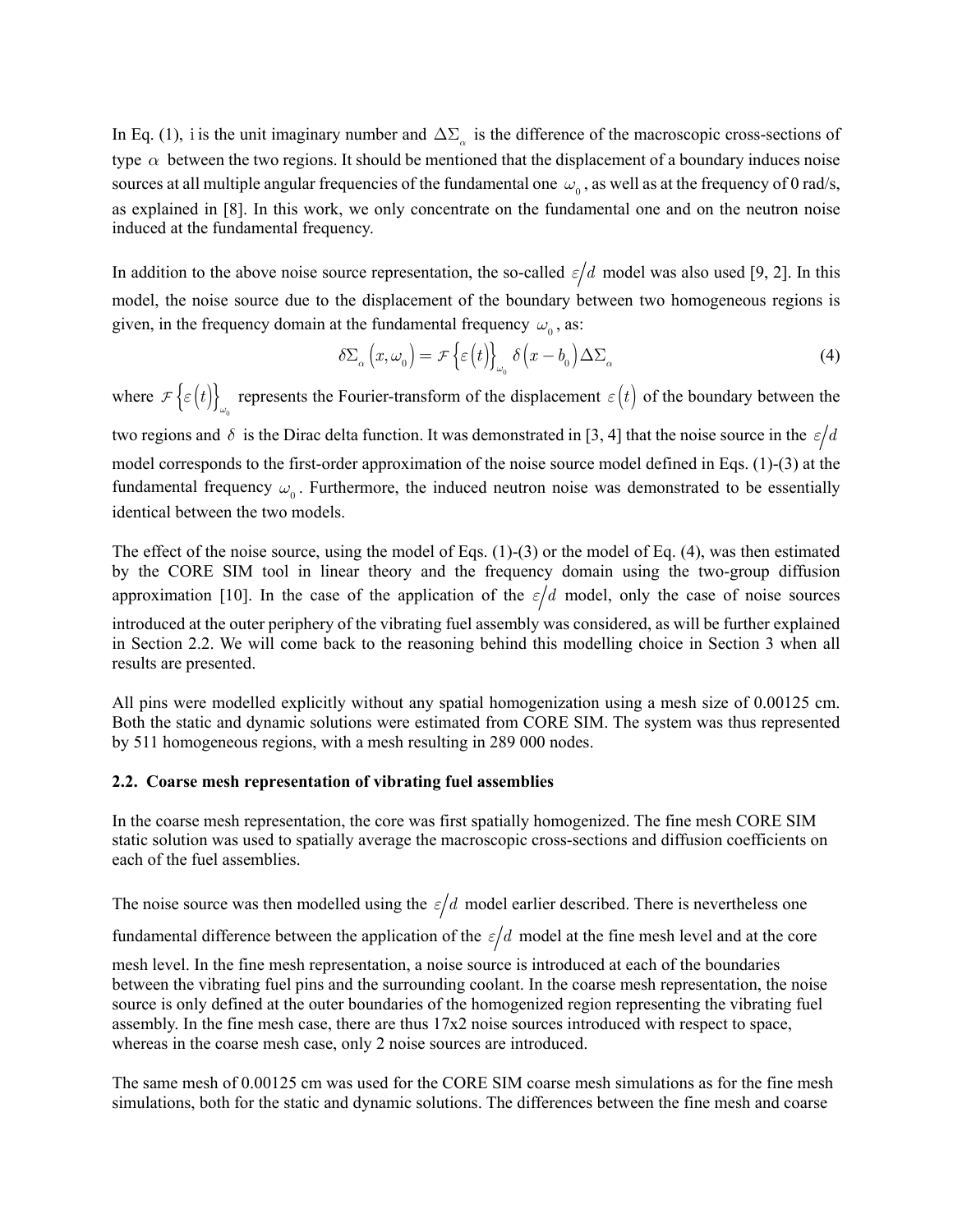mesh simulations thus entirely lie with the use of homogenized cross-sections at the fuel assembly level in the coarse mesh representation, as compared with the explicit modelling of the fuel pins in the fine mesh representation. This means that the system was represented by 17 homogeneous regions, even if the mesh resulted in 289 000 nodes.

#### **3. RESULTS**

<span id="page-3-0"></span>In a two-group representation, it could be demonstrated that the neutron noise in linear theory and in the frequency domain is generically given as [\[11\]](#page-9-0):

$$
\begin{bmatrix}\n\delta\phi_{1}(x,\omega) \\
\delta\phi_{2}(x,\omega)\n\end{bmatrix} = \begin{bmatrix}\n\int_{V} \left[G_{1\to 1}(x,x',\omega)S_{1}(x',\omega) + G_{2\to 1}(x,x',\omega)S_{2}(x',\omega)\right] dx' \\
\int_{V} \left[G_{1\to 2}(x,x',\omega)S_{1}(x',\omega) + G_{2\to 2}(x,x',\omega)S_{2}(x',\omega)\right] dx'\n\end{bmatrix}
$$
\n(5)

with

$$
\begin{bmatrix} S_1(x',\omega) \\ S_2(x',\omega) \end{bmatrix} = \Phi_r(x') \delta \Sigma_r(x',\omega) + \Phi_a(x') \begin{bmatrix} \delta \Sigma_{a,1}(x',\omega) \\ \delta \Sigma_{a,2}(x',\omega) \end{bmatrix} + \Phi_f(x',\omega) \begin{bmatrix} \delta \nu \Sigma_{f,1}(x',\omega) \\ \delta \nu \Sigma_{f,2}(x',\omega) \end{bmatrix}
$$
(6)

In Eq. (5),  $G_{i\to i}(x, x', \omega)$  is the Green's function giving the neutron noise in the energy group *j* at the position  $x$  induced by a point-like source in the energy group  $i$  at the position  $x'$ , i.e., when  $S_i(x, \omega) = \delta(x - x')$ . In Eq. (6), the elements of the vector  $\phi_r(x')$  and of the matrix  $\phi_a(x')$  are made of the static flux values. For the matrix  $\phi_t(x', \omega)$ , in addition to the static flux values, the kinetic parameters and the frequency of the perturbation are also used. The perturbations in the cross-sections  $\delta \Sigma_r(x',\omega)$ ,  $\delta \Sigma_{a,1}(x',\omega)$ ,  $\delta \Sigma_{a,2}(x',\omega)$ ,  $\delta \nu \Sigma_{f,1}(x',\omega)$  and  $\delta \nu \Sigma_{f,2}(x',\omega)$  are defined using either the model of Eqs.  $(1)-(3)$  or the model of Eq.  $(4)$ .

When using the  $\varepsilon/d$  model given by Eq. (4), one notices from Eq. (5) that the perturbations of the macroscopic cross-sections lead to the problem entirely defined by four noise sources only:  $S<sub>1</sub>$  on each side of the vibrating structure and  $S<sub>2</sub>$  on each side of the vibrating structure. In the case of the homogenized problem in particular, those noise sources are introduced at the boundary of the region representing the vibrating fuel assembly. In a one-dimensional representation, this means that only four noise sources are introduced. One of the questions this paper attempts to address is whether the neutron noise induced by 17 vibrating fuel pins can be faithfully represented by four noise sources only in a homogenized coarse mesh representation.

#### **3.1. Heterogeneous systems**

In order to address the answer to the above question, the reference solution in the heterogeneous representation of the system was first considered using the cross-section perturbation model given by Eqs. (1)-(3). Thereafter, only four noise sources introduced at the outer boundary of the extreme moving pins in the vibrating fuel assembly were considered using the  $\varepsilon/d$  cross-section perturbation model given by Eq. (4). Although the ultimate goal is to investigate whether four noise sources can faithfully reproduce the induced neutron noise after spatial homogenization (which will be the purpose of Section 3.2), it was deemed necessary to consider the case before spatial homogenization as well.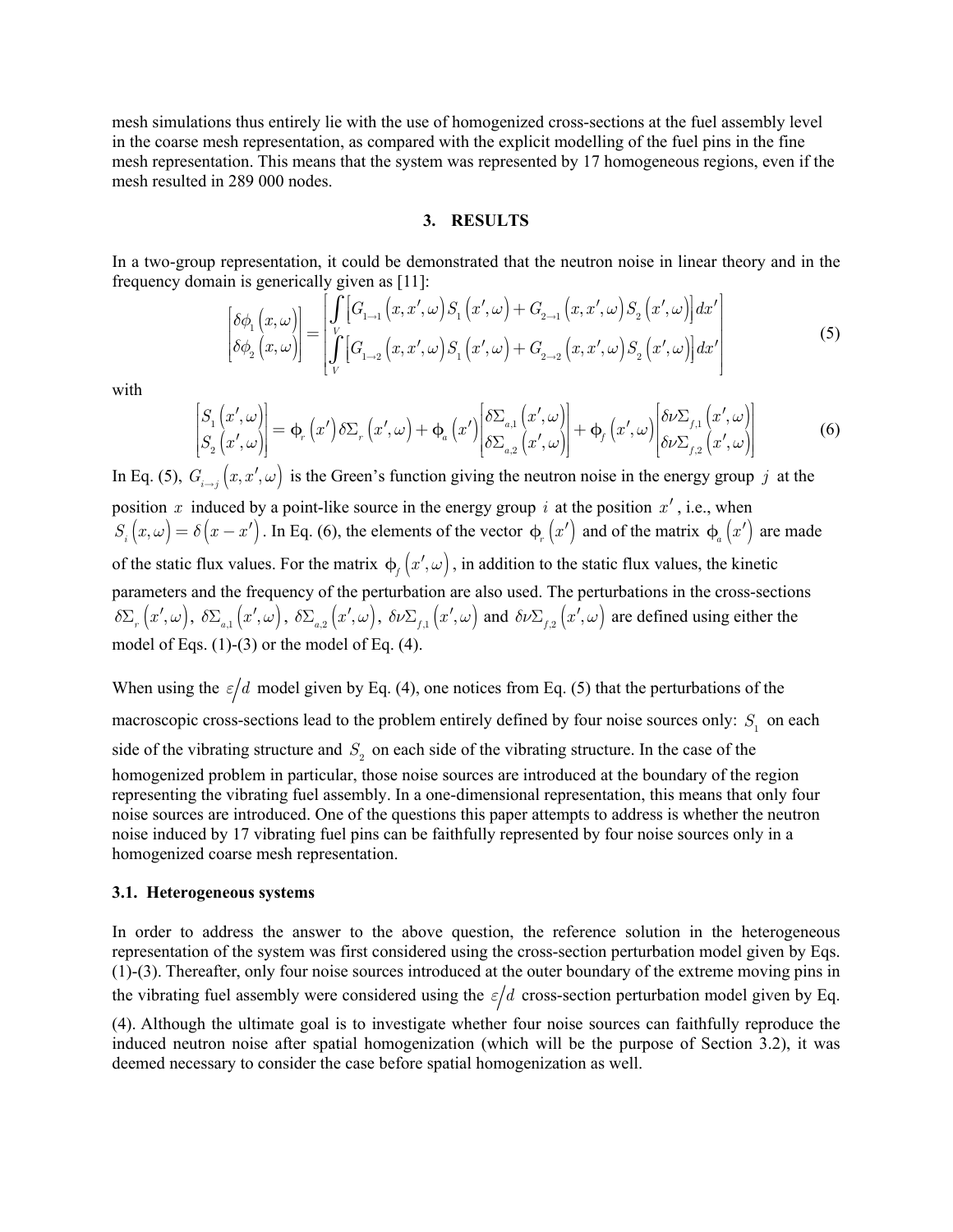As Eq. (4) demonstrates, each of the four noise sources is a complex number. The possibility to reproduce the exact neutron noise is thus equivalent to define such four complex numbers. Four conditions are thus necessary to fully define the search procedure. These conditions were defined by forcing the solution to be equal to the actual solution at the two locations of the introduced noise sources, for both the fast and the thermal group. The corresponding results are presented in Fig. 1. As the plots demonstrate, keeping the heterogeneous description of the system, four noise sources are sufficient to fully describe the effect of the induced neutron noise. In the thermal group in particular, for which the mean free path gives rise to local effects at the pin level, the superposition of those effects, i.e., the global behavior of the neutron noise, is properly described by the four noise sources only.



**Figure 1. Fast (upper figures) and thermal (lower figures) neutron noise induced by 17 vibrating fuel pins (labelled "reference") and 4 noise sources (labelled "reconstructed"). The amplitude of the neutron noise is given on the left figures, whereas the phase of the neutron noise is given on the right figures. Both solutions were estimated in the heterogeneous problem.**

The above results also indicate that four normalization conditions to the reference solution are necessary. Instead of using the reference noise solutions directly in all four conditions, two of the conditions are now replaced by forcing the indued neutron noise to have the same reactivity effect in the reconstructed and reference solutions. Using first-order perturbation theory, this reads in the frequency domain: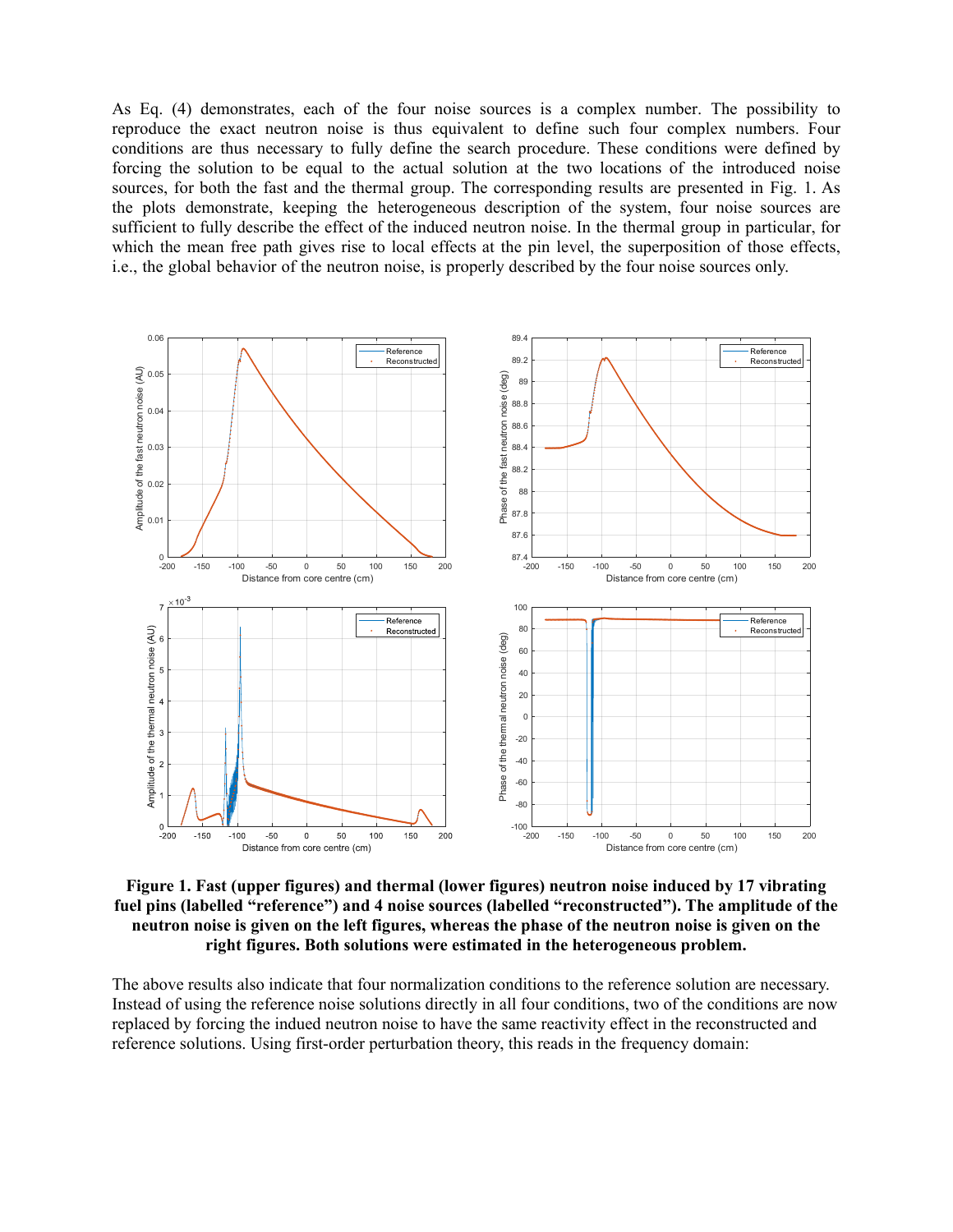• For the fast group, as:

$$
\delta \rho_{1,\delta\phi}(\omega) = \frac{1}{A_0 G_0(\omega)} \int_V \frac{1}{v_1} \phi_{1,0}^+(\omega) \delta \phi_1^{\text{reconstructed}}(x,\omega) dx = \frac{1}{A_0 G_0(\omega)} \int_V \frac{1}{v_1} \phi_{1,0}^+(\omega) \delta \phi_1^{\text{reference}}(x,\omega) dx \tag{7}
$$

• For the thermal group, as:

$$
\delta\rho_{2,\delta\phi}\left(\omega\right) = \frac{1}{A_0 G_0\left(\omega\right)} \int_V \frac{1}{v_2} \phi_{2,0}^+\left(x\right) \delta\phi_2^{\text{reconstructed}}\left(x,\omega\right) dx = \frac{1}{A_0 G_0\left(\omega\right)} \int_V \frac{1}{v_2} \phi_{2,0}^+\left(x\right) \delta\phi_2^{\text{reference}}\left(x,\omega\right) dx \tag{8}
$$

with

$$
A_0 = \int\limits_V \left[ \frac{1}{v_1} \phi_{1,0}^+ \left( x \right) \phi_{1,0} \left( x \right) + \frac{1}{v_2} \phi_{2,0}^+ \left( x \right) \phi_{2,0} \left( x \right) \right] dx \tag{9}
$$

In the above equations,  $\phi_{i,0}$  and  $\phi_{i,0}^+$  denotes the static neutron flux and its adjoint, respectively, in the energy group *i* and  $v_i$  is the corresponding group-averaged neutron speed.  $G_0(\omega)$  is the zero-power reactor transfer function, defined as:

$$
G_0(\omega) = \frac{1}{i\omega \left(\Lambda_0 + \frac{\beta}{i\omega + \lambda}\right)}\tag{10}
$$

where i is the unit imaginary number. Eqs. (7) and (8) were obtained by using the property of orthogonality between the adjoint functions and the shape functions associated to the neutron noise [\[11\]](#page-9-0). Using the two normalization conditions expressed by Eqs. (7) and (8) and forcing the solution to be equal to the actual solution at the two locations of the introduced noise sources (noise source closest to the core periphery for the fast group and noise source closest to the core center for the thermal group) was demonstrated to give the correct reconstructed solution.

Since the normalization to the same reactivity effect leads to a proper reconstruction, the estimation of the reactivity effect could be performed using the introduced perturbation directly instead of its effect on the induced neutron noise. Using first-order perturbation theory, this reads in the frequency domain:

• For the fast group, as:

$$
\delta \rho_{1,\delta\Sigma}(\omega)
$$
\n
$$
= \frac{1}{F_0} \int_{V} \left\{ \left[ \frac{\delta v \Sigma_{f,1}^{\text{reconstructed}}(x,\omega)}{k_{\text{eff}}} - \delta \Sigma_{a,1}(x,\omega) - \delta \Sigma_{\text{rem}}(x,\omega) \right] \phi_{1,0}^+(x) \phi_{1,0}(x) + \frac{\delta v \Sigma_{f,2}^{\text{reconstructed}}(x,\omega)}{k_{\text{eff}}} \phi_{1,0}^+(x) \phi_{2,0}(x) \right\} dx
$$
\n
$$
= \frac{1}{F_0} \int_{V} \left\{ \left[ \frac{\delta v \Sigma_{f,1}^{\text{reference}}(x,\omega)}{k_{\text{eff}}} - \delta \Sigma_{a,1}(x,\omega) - \delta \Sigma_{\text{rem}}(x,\omega) \right] \phi_{1,0}^+(x) \phi_{1,0}(x) + \frac{\delta v \Sigma_{f,2}^{\text{reference}}(x,\omega)}{k_{\text{eff}}} \phi_{1,0}^+(x) \phi_{2,0}(x) \right\} dx
$$
\n(11)

• For the thermal group, as:

$$
\delta \rho_{2,\delta \Sigma} (\omega)
$$
\n
$$
= \frac{1}{F_0} \int_{V} \left\{ \delta \Sigma_r^{\text{reconstructed}}(x,\omega) \phi_{2,0}^+(x) \phi_{1,0}(x) - \delta \Sigma_{a,2}^{\text{reconstructed}}(x,\omega) \phi_{2,0}^+(x) \phi_{2,0}(x) \right\} dx
$$
\n
$$
= \frac{1}{F_0} \int_{V} \left\{ \delta \Sigma_r^{\text{reference}}(x,\omega) \phi_{2,0}^+(x) \phi_{1,0}(x) - \delta \Sigma_{a,2}^{\text{reference}}(x,\omega) \phi_{2,0}^+(x) \phi_{2,0}(x) \right\} dx
$$
\n
$$
(12)
$$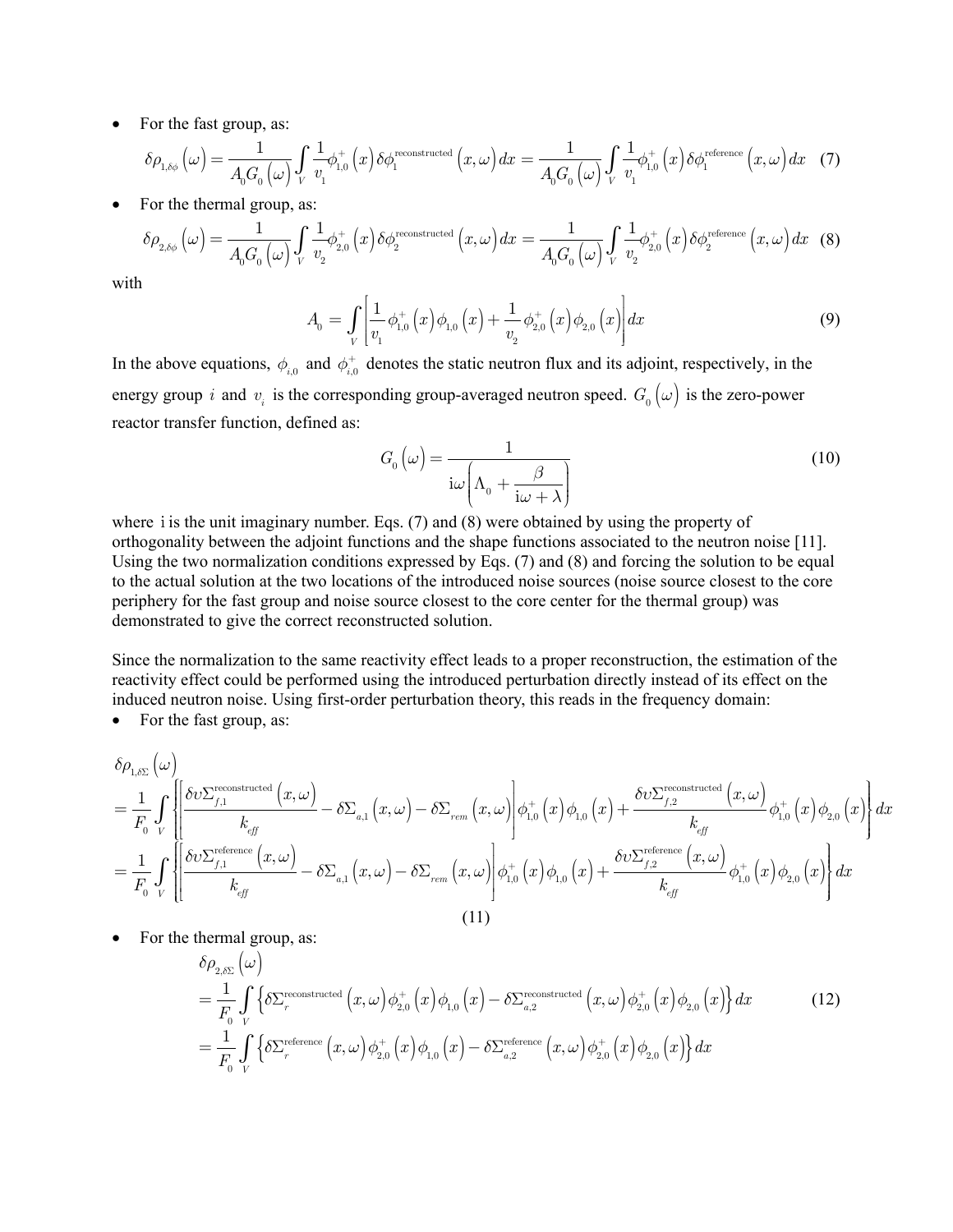with

$$
F_0 = \frac{1}{k_{\text{eff}}} \int_{V} \left[ \nu \Sigma_{f,1,0} \left( x \right) \phi_{1,0}^+ \left( x \right) \phi_{1,0} \left( x \right) + \nu \Sigma_{f,2,0} \left( x \right) \phi_{1,0}^+ \left( x \right) \phi_{2,0} \left( x \right) \right] dx \tag{13}
$$

Using the two normalization conditions expressed by Eqs. (11) and (12) and forcing the solution to be equal to the actual solution at the two locations of the introduced noise sources (noise source closest to the core periphery for the fast group and noise source closest to the core center for the thermal group) was demonstrated to give the correct reconstructed solution as well. It should be mentioned that the groupwise reactivity effects estimated by Eqs. (7) and (8), and by Eqs. (11) and (12), respectively, are different. Only their sums are identical, i.e.,  $\delta \rho_{1,\delta \phi}(\omega) + \delta \rho_{2,\delta \phi}(\omega) = \delta \rho_{1,\delta \Sigma}(\omega) + \delta \rho_{2,\delta \Sigma}(\omega)$  whereas

$$
\delta\rho_{1,\delta\phi}\left(\omega\right) \neq \delta\rho_{1,\delta\Sigma}\left(\omega\right) \text{ and } \delta\rho_{2,\delta\phi}\left(\omega\right) \neq \delta\rho_{2,\delta\Sigma}\left(\omega\right). \text{ Compared to the normalization conditions given by}
$$

Eqs. (7) and (8), Eqs. (12) and (13) have the clear advantage that the reference solution throughout the core is not needed. Only the noise sources in the exact problem formulation and in the equivalent four noise source formulation are required. It should nevertheless be mentioned that Eqs. (11) and (12), as well as Eqs. (7) and (8), only provide two of the four necessary normalization conditions. The two additional normalization conditions should be provided by fitting the reconstructed solution to the reference one at two spatial points.

For the sake of completeness, additional simulations (not reported here) showed that using less than four normalization conditions does not allow reconstructing the true solution.

### **3.2. Homogenized systems**

Based on the results reported in Section 3.1 for the actual heterogeneous system, one wants to verify that four noise sources are also sufficient to reproduce the overall behavior of the neutron noise after assembly homogenization. Since using a normalization to the same reactivity effect of the neutron noise source does not require any knowledge of the reference solution for such a normalization and is thus clearly advantageous, two of the necessary conditions are provided using Eqs. (11)-(13). The two additional conditions are then given by the normalization to the reference solution. In Fig. 2, the reconstructed neutron noise in the homogenized problem is compared to the reference neutron noise in the heterogeneous problem where the two additional conditions were defined by forcing the solution to be equal to the actual solution at the two locations of the introduced noise sources (noise source closest to the core periphery for the fast group and noise source closest to the core center for the thermal group). As demonstrated in the figure, the agreement between both solutions at the large scales is excellent. As noticed in Section 3.1 for the heterogeneous configuration, the local changes of the thermal neutron noise in the vibrating fuel assembly cannot be reproduced with four noise sources only, but the spatially averaged neutron noise is correctly reproduced even in the vibrating fuel assembly.

Additional simulations nevertheless revealed that the ability to correctly reproduce the global behavior of the reference solution strongly depends on the choice of the two normalization conditions in addition to the ones given by Eqs. (11) and (12). More precisely, it was demonstrated that the spatial points chosen for the normalization need to be in the neighborhood of the vibrating fuel assembly. Furthermore, choosing two different spatial points, one on each side of the vibrating fuel assembly, seem to provide more robust results. Using either the reference fast and thermal neutron noise, respectively, for each of the conditions, or the thermal neutron noise for both conditions, leads to a correct reconstructed neutron noise in both energy groups.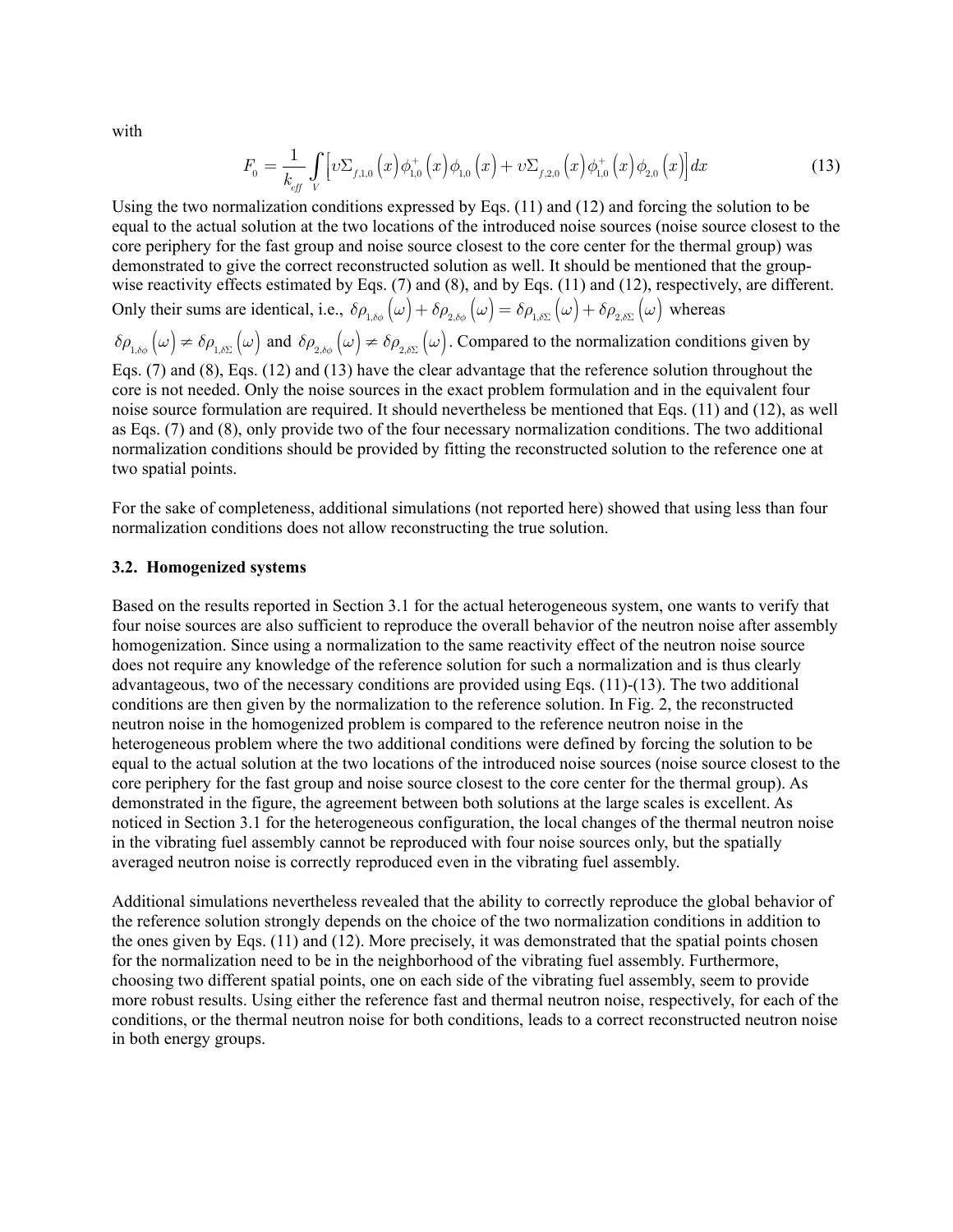

**Figure 2. Fast (upper figures) and thermal (lower figures) neutron noise induced by 17 vibrating fuel pins (labelled "reference") and 4 noise sources (labelled "reconstructed"). The amplitude of the neutron noise is given on the left figures, whereas the phase of the neutron noise is given on the right figures. The reference solution was estimated in the actual heterogeneous problem, whereas the reconstructed solution was obtained after assembly homogenization.**

# **4. CONCLUSIONS**

<span id="page-7-0"></span>In this paper, it was demonstrated that the neutron noise induced by the vibrations of a fuel assembly made of 17 pins in a commercial PWR can be faithfully reproduced at the global scales by introducing only four noise sources, both in the actual heterogeneous representation of the system and after assembly homogenization. In the homogenized system in particular and using the  $\varepsilon/d$  cross-section perturbation

model, the noise sources are positioned at the interface between the vibrating fuel assembly and its nonvibrating neighbors. It is truly remarkable that such a complex phenomenon can be reproduced with only so few noise sources introduced. This also has some implications on the modelling of the neutron noise induced by vibrating fuel assemblies when using traditional coarse mesh core simulators, as this study demonstrates that, by properly choosing those four noise sources, the actual neutron noise can be correctly reproduced. It should nevertheless be emphasized that the strength of those noise sources in the  $\varepsilon/d$  model needs to be considerably adjusted as compared to the direct estimation of  $\Delta\Sigma$ <sub>c</sub> carried out by simply taking the difference in the macroscopic cross-sections between two adjacent homogenized regions. This issue will be the topic of a separate investigation.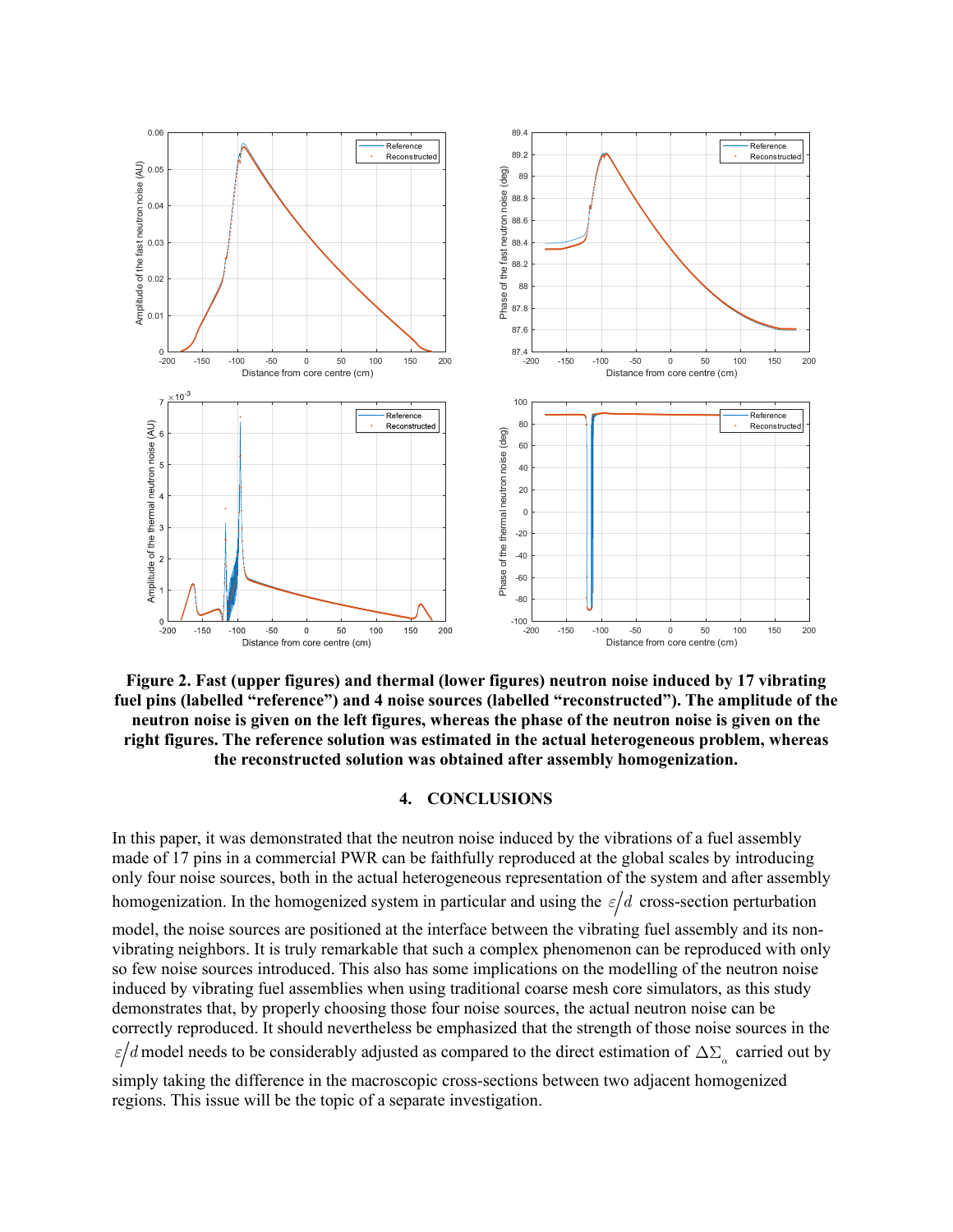Two of the necessary normalization conditions can be obtained by ensuring that the four noise sources have the same reactivity effect as the one of the noise sources introduced by each of the 17 moving fuel pins. The two additional conditions are provided by normalizing the reconstructed solution to the reference solution, preferably in the vicinity of the vibrating fuel assembly. As the normalization to the same reactivity effect guarantees the same point-kinetic response between the reconstructed and reference solutions, the deviations from the point-kinetic response are expected to be more significant close to the vibrating fuel assembly, explaining why the two spatial points for the additional conditions should be chosen close to the vibrating fuel assembly. Although not considered in this work, it would be interesting to investigate the possibility to alternatively use, as normalization conditions, the global and local relaxation lengths of the induced neutron noise between the reconstructed and reference neutron noise.

The findings reported in this paper would also need to be complemented by transport calculations of the reference solution in the non-homogenized configuration, in order to verify that that coarse mesh results in diffusion theory are also able to reproduce the overall behavior of the transport solution.

### **ACKNOWLEDGMENTS**

The research conducted was made possible through funding from the Euratom research and training programme 2014-2018 under grant agreement No 754316 (CORTEX project).

# **REFERENCES**

- <span id="page-8-0"></span>1. C. Demazière, P. Vinai, M. Hursin, S. Kollias and J. Herb, "Overview of the CORTEX project," *Proceedings of the International Conference on the Physics of Reactors – Reactor Physics paving the way towards more efficient systems (PHYSOR2018)*, Cancun, Mexico, April 22-26, 2018 (2018).
- <span id="page-8-1"></span>2. A. Jonsson, H.N. Tran, V. Dykin and I. Pázsit, "Analytical investigation of the properties of neutron noise induced by vibrating absorber and control rods," *Kerntechnik*, **77** (5), pp. 371-380 (2012).
- <span id="page-8-2"></span>3. A. Zoia, A. Rouchon, B. Gasse, C. Demazière and P. Vinai, "Analysis of the neutron noise induced by fuel assembly vibrations," *Annals of Nuclear Energy*, **154**, 108061 (2021).
- <span id="page-8-3"></span>4. A. Vidal-Ferràndiz, A. Carreño, D. Ginestar, C. Demazière and G. Verdú, "Neutronic simulation of fuel assembly vibrations in a nuclear reactor," *Nuclear Science and Engineering*, **194**, pp. 1067-1078 (2020).
- <span id="page-8-4"></span>5. A. Mylonakis, P. Vinai and C. Demazière, "CORE SIM+: A flexible diffusion-based solver for neutron noise simulations," *Annals of Nuclear Energy*, **155**, 108149 (2021).
- <span id="page-8-5"></span>6. V. Verma, D. Chionis, A. Dokhane and H. Ferroukhi, "Studies of reactor noise response to vibrations of reactor internals and thermal-hydraulic fluctuations in PWRs," *Annals of Nuclear Energy*, **157**, 108212 (2021).
- <span id="page-8-6"></span>7. P. Vinai, H. Yi, A. Mylonakis, C. Demazière, B. Gasse, A. Rouchon, A. Zoia, A. Vidal-Ferràndiz, D. Ginestar, G. Verdú and T. Yamamoto, "Comparison of neutron noise solvers based on numerical benchmarks in a 2-D simplified UOX fuel assembly," *Proceedings of the International Conference on Mathematics and Computational Methods Applied to Nuclear Science and Engineering (M&C2021)*, Raleigh, North Carolina, USA, October 3-7, 2021 (2021).
- <span id="page-8-7"></span>8. A. Rouchon and R. Sanchez, "Analysis of vibration-induced neutron noise using one-dimension noise diffusion theory," *Proceedings of International Congress on Advances in Nuclear Power Plants (ICAPP2015)*, Nice, France, May 3-5, 2015 (2015).
- <span id="page-8-8"></span>9. I. Pázsit, "Control rod models and vibration induced noise," *Annals of Nuclear Energy*, **15** (7), pp. 333- 346 (1988).
- <span id="page-8-9"></span>10. C. Demazière, "CORE SIM: A multi-purpose neutronic tool for research and education," *Annals of Nuclear Energy*, **38** (12), pp. 2698-2718 (2011).